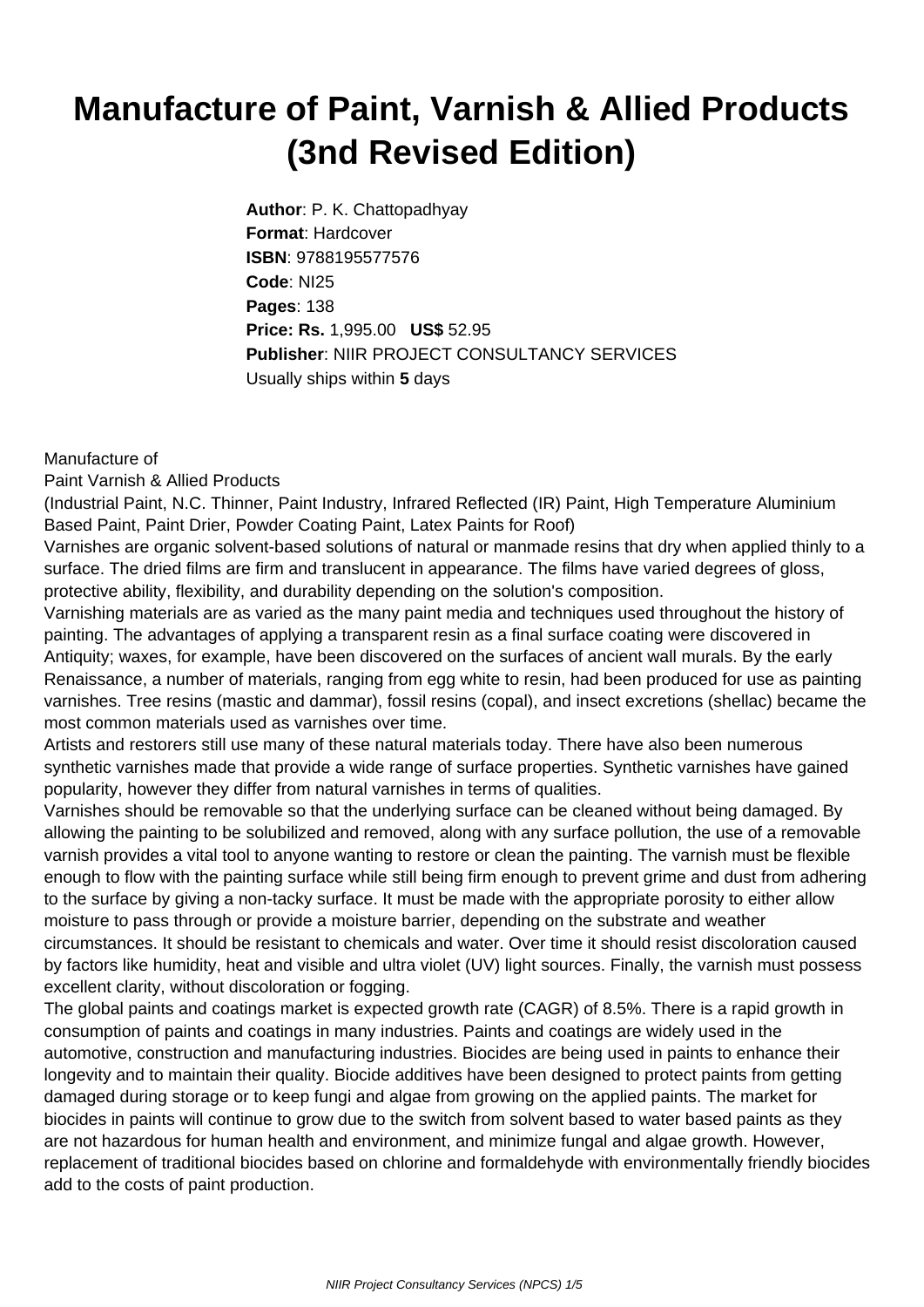Construction, automotive and transportation, and the wood sectors all employ paints and coatings. They have a significant application in the building and construction business, where they are used to protect structures from harm from the outside. In addition, the product is used to decorate residential and non-residential infrastructures and buildings, industrial equipment, vehicle and marine, industrial wood, and other applications. The materials are widely used in diverse applications, owing to their properties such as protection from environmental factors, corrosion protection, reflection-absorption, anti-friction, and hardness. High-tech coatings that comprise cationic electrocoating ingredients are becoming more popular, as they protect multifarious metal objects against corrosion by covering all the corners and crevices.

High-performance ceramic extends the life of aircraft turbine engines and automobile engines. It primarily serves to safeguard components against high temperatures, wear, and corrosion.

This industry's growth has led to huge product demand in other applications such as residential and commercial construction. Furthermore, these products also gain momentum due to applications such as automotive & transportation, wood, coils, and industrial metals that will lead to an upsurge in the global market.

Based on application, the market is categorized into architectural, automotive OEM, marine, coil, general industries, protective coatings, automotive refinish, industrial wood, and others. Amongst these applications, the architectural segment is expected to remain dominant in terms of revenue and volume during the forecast period. In architectural applications, coatings and paints are mainly used for decorative purposes for residential and non-residential structures to protect them from environmental harm, UV radiation, and others. Increasing use of these materials in diverse industries such as construction and automotive is expected to fuel this market's growth.

High demand for paints and coatings in the automotive industry, owing to its color stability, continuous protective film formation, corrosion resistance, abrasion and scratch resistance, flexibility, and durability, will boost the market prospects.

The growth in coil segments can be linked to the high production of sheets of various materials such as polymers, steel, and copper. Coils are used in semiconductors, household wires, cables, automotive, building & construction, etc.

The book covers a wide range of topics connected to Industrial Paint, N.C. Thinner, Paint Industry, Infrared Reflected (IR) Paint, High Temperature Aluminium Based Paint, Paint Drier, Powder Coating Paint, Latex Paints for Roof, BIS Specifications, as well as their manufacturing processes and plant economics. A thorough guide on Paint Varnish & Allied Products manufacture and entrepreneurship. This book is a one-stop shop for everything you need to know about the Paint Varnish & Allied Products, which is ripe with opportunity for producers, merchants, and entrepreneurs. This is the only book that covers the process of making commercial Paint Varnish & Allied Products. From concept through equipment procurement, it is a veritable feast of how-to information.

## **Contents**

1) INTRODUCTION a) TYPES OF PAINT b) MANUFACTURE OF PAINTS 2) PAINTS INDUSTRY IN INDIA 3) INDUSTRIAL PAINT a) INTRODUCTION b) TYPES OF PAINTS c) COMPOSITION OF PAINTS d) USES & APPLICATION e) BASIC RAW MATERIAL f) FORMULATION g) MANUFACTURING PROCESS h) QUALITY CONTROL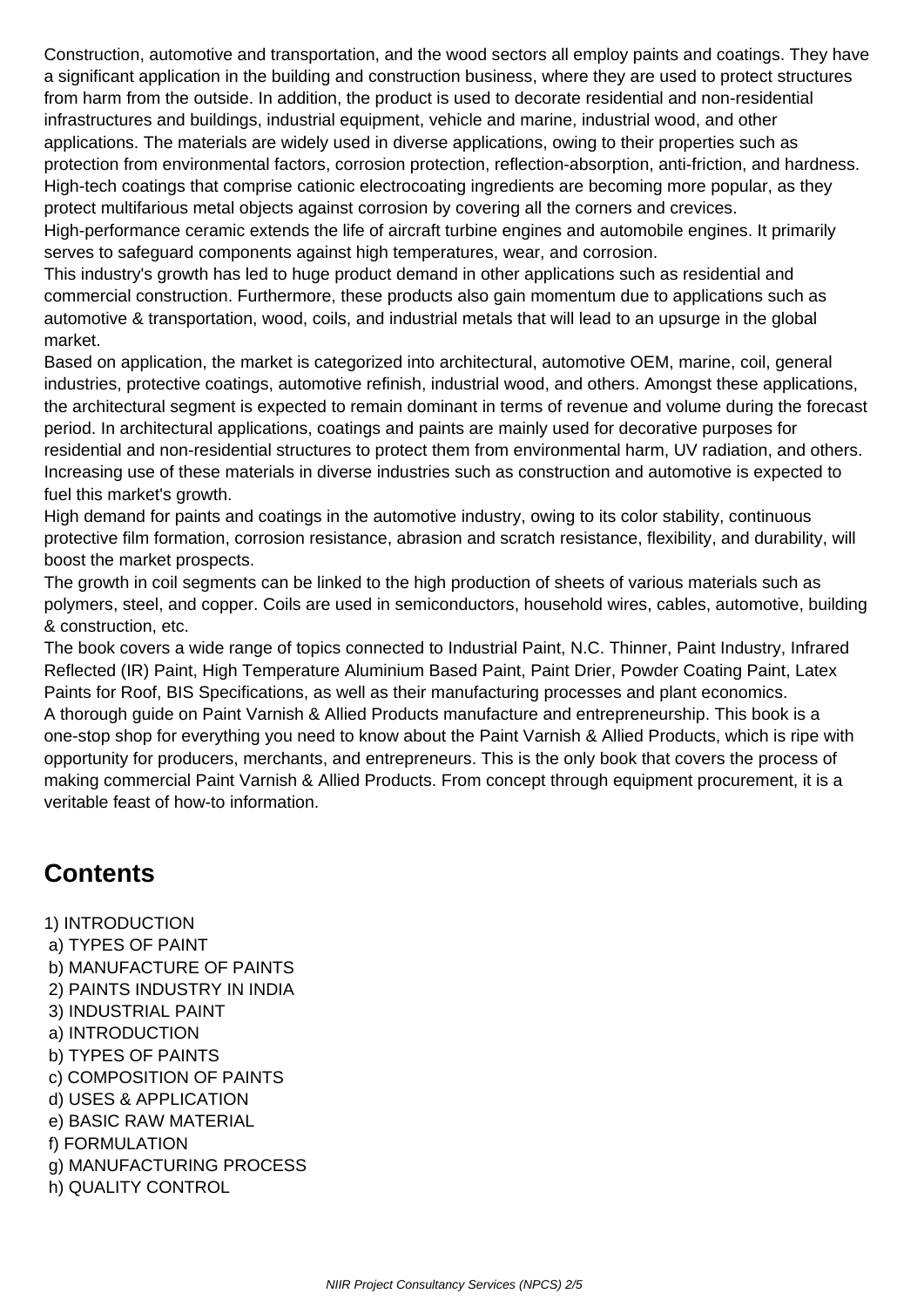i) PROCESS FLOW DIAGRAM j) PLANT ECONOMICS 4) N.C. THINNER a) INTRODUCTION b) TYPES OF N C THINNER c) PROPERTIES & CHARACTERISTICS d) APPLICATIONS & ADVANTAGES e) RAW MATERIAL DETAILS f) MANUFACTURING PROCESS g) PROCESS FLOW DIAGRAM h) PLANT ECONOMICS 5) PAINT INDUSTRY a) INTRODUCTION b) APPLICATIONS OF PAINT c) ADVANTAGES OF DECORATIVE PAINT d) PRODUCT DETAILS e) BASIC RAW MATERIALS f) PAINT MANUFACTURING g) PAINT PRODUCTION FLOW DIAGRAM h) PROCESS OF ACRYLIC EMULSION PAINT i) MANUFACTURING PROCESS i) Production Detail & Process of Manufacture: ii) Quality Control & Specification j) FLOW DIAGRAM OF ACRYLIC EMULSION PAINT k) PROCESS OF DECORATIVE PAINT i) Manufacturing Process l) FLOW DIAGRAM OF DECORATIVE PAINT m) QUALITY CONTROL n) PLANT ECONOMICS 6) INFRARED REFLECTED (IR) PAINT a) INTRODUCTION i) Visible and Infrared Radiation b) VISIBLE & NEAR INFRARED (NIR) RADIATION OF COATINGS i) Emissivity and Highly Reflective Pigments ii) Binders iii) Piaments c) HOW DOES INFRARED REFLECTION WORK d) APPLICATIONS OF NIR REFLECTIVE PIGMENTS e) APPLICATIONS OF INFRARED REFLECTIVE PIGMENTS f) IR REFLECTIVE PAINT BENEFITS g) IR REFLECTED RESINS h) TIO2 INFRARED REFLECTIVE PAINT PIGMENT i) CHALLENGING FOR TIO2 REFLECTIVE PAINT i) Near Infrared Reflectance Properties j) B.I.S. SPECIFICATIONS k) MANUFACTURING PROCESS i) Process Details l) PROCESS FLOW DIAGRAM m) QUALITY CONTROL n) PLANT ECONOMICS 7) HIGH TEMPERATURE ALUMINIUM BASED PAINT a) INTRODUCTION b) B.I.S. STANDARDS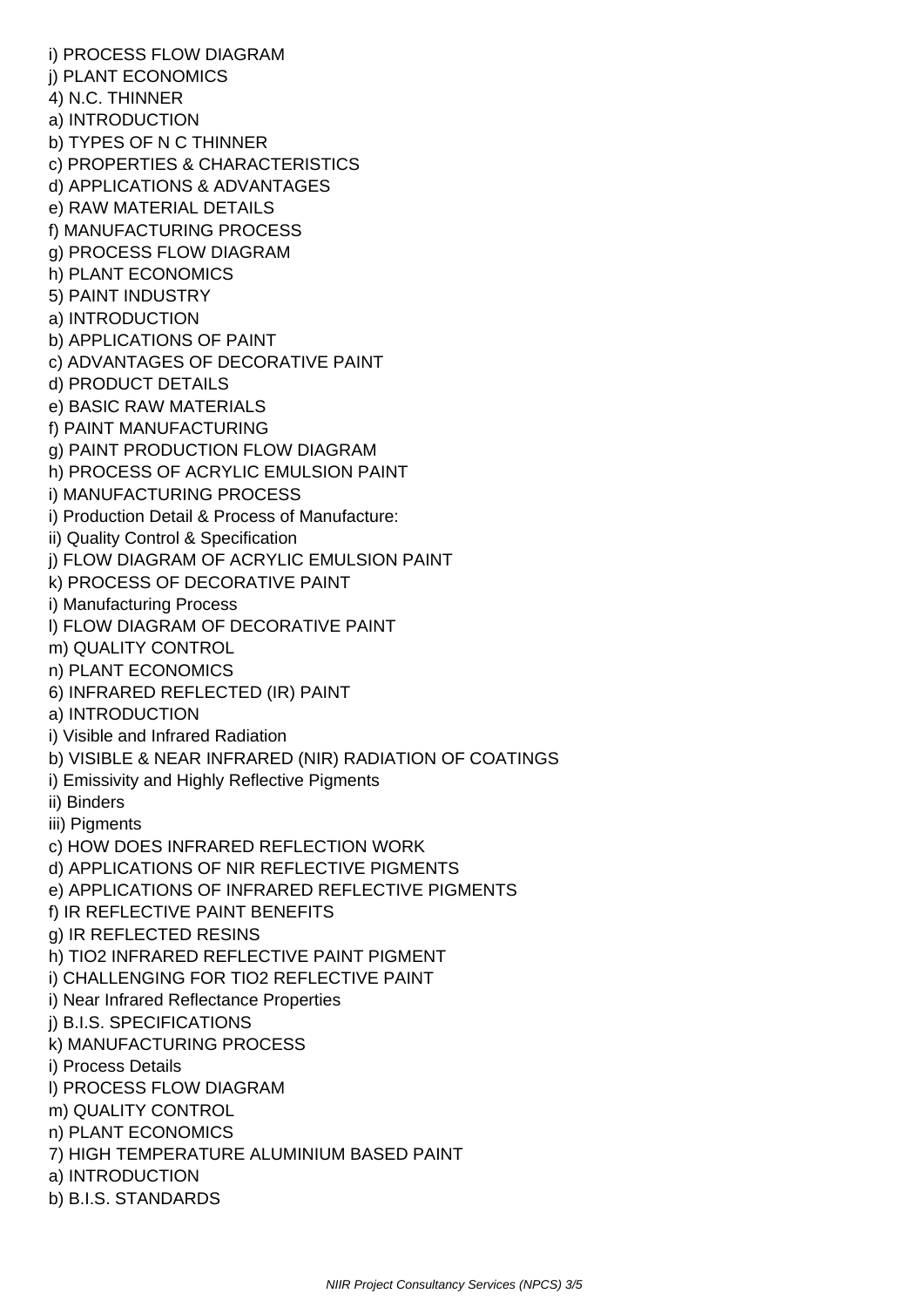c) PRODUCT DETAILS d) USES & APPLICATIONS e) BASIC RAW MATERIALS f) MANUFACTURING PROCESS i) Plant & Machinery ii) Process Details iii) Dispersing the Pigment iv) Canning the Paint g) PROCESS FLOW DIAGRAM h) TEST METHODS i) PACKING AND MARKING j) PLANT ECONOMICS 8) PAINT DRIERS a) INTRODUCTION b) ESSENTIAL REQUIREMENTS OF A GOOD DRIER c) VARIOUS PAINT DRIERS d) USES & APPLICATIONS i) (A) Cobalt Octoate ii) (B) Metal Naphthenates e) PROPERTIES & CHARACTERISTICS OF PAINT DRIERS f) SOME FORMULATION OF PAINT DRIERS g) RAW MATERIALS FOR PAINT DRIERS h) MANUFACTURING PROCESS i) Manufacturing Process for Cobalt Octoate ii) Manufacturing Process for Cobalt Naphthenate iii) Manufacturing Process for Cobalt Rosinate iv) Manufacturing Process for Cobalt Oleate i) PROCESS FLOW DIAGRAM i) For Cobalt Octoate ii) For Cobalt Naphthenate iii) For Cobalt Rosinate iv) For Cobalt Oleate j) METHOD OF MANUFACTURE OF COBALT ACETATE k) PLANT ECONOMICS 9) POWDER COATING PAINTS a) INTRODUCTION b) USES c) PROPERTIES d) USES & PROPERTIES OF POLYESTER AND ACRYLIC RESIN IN POWDER COATING PAINT e) MANUFACTURING PROCESS i) Process f) MANUFACTURING PROCESS FLOW DIAGRAM g) PLANT ECONOMICS 10) LATEX PAINTS FOR ROOF a) INTRODUCTION b) PROPERTIES OF THE LATEX PAINTS c) MANUFACTURING PROCESS i) Basic Raw Material ii) Plant and Machinery Required d) PROCESS FLOW DIAGRAM e) PLANT ECONOMICS